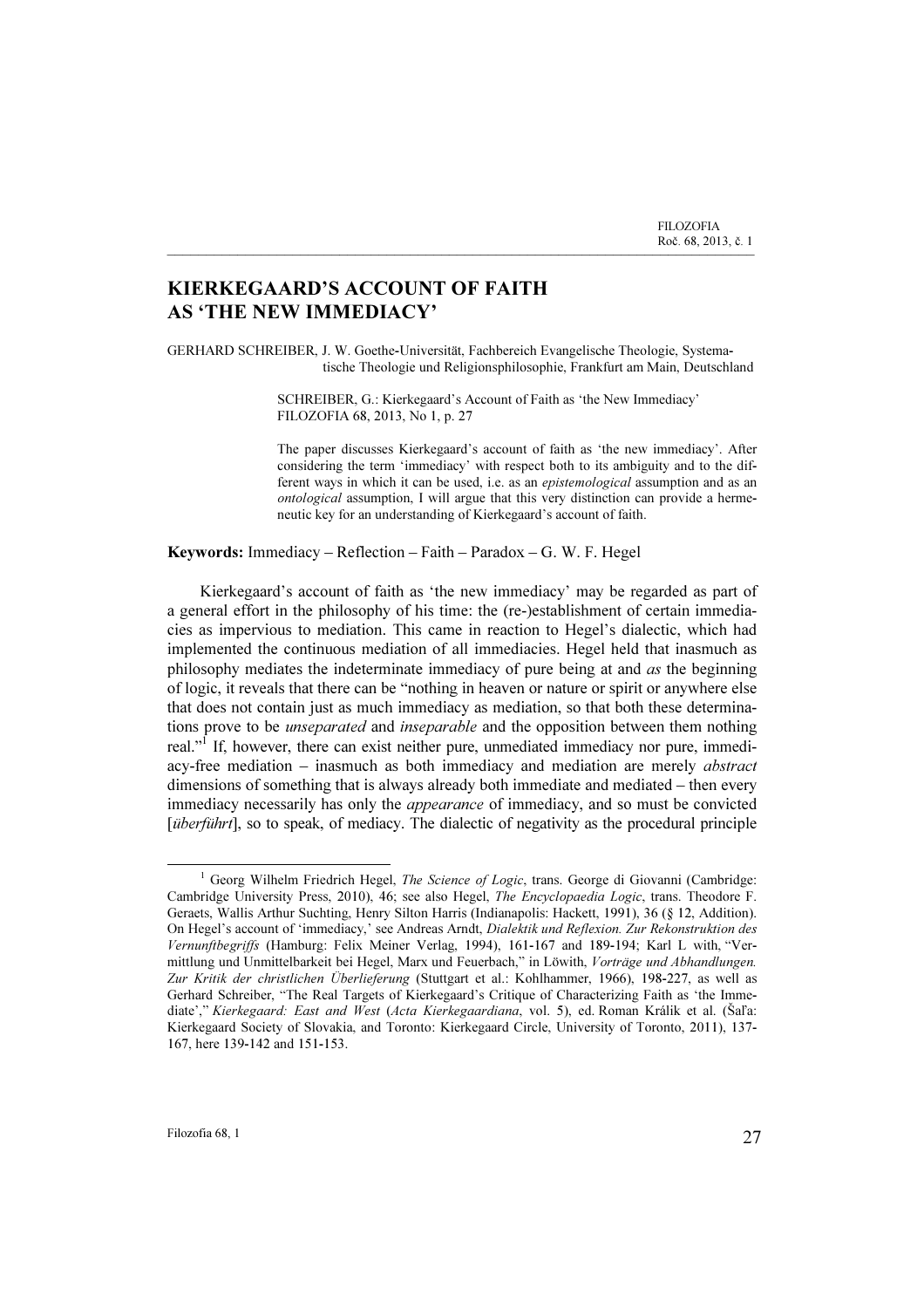of *determinate* negation (i.e., negation conceived as  $real$ )<sup>2</sup> and of the negation of negation does not stop, however, with this mediation of immediacy, since mediation must then itself be carried over into an immediacy.<sup>3</sup> In this mediated or reflected immediacy – as the (ever) relative result of this cycle<sup>4</sup> of immediacy and mediation – the supposedly unmediated immediacy is restored as a mediated immediacy, which now in turn, as the basis for the appearance of immediacy, forms the basis for further mediation.

During the Vormärz period (1815 – 1848), numerous philosophers of various persuasions united "under the banner of immediacy"<sup>5</sup> to plead, against Hegel's conception of the continuous mediation of immediacy, for the unmediated and allegedly unmediatable status of certain immediacies (understood as inconceivable and intangible). Schelling, for instance, wrote of an "innate and inborn" or "immediate content"<sup>6</sup> prior to all real cognition, posited by the very essence of reason – a content which, as Schelling expressly states, is "not an object, that is, already a being, but is rather only the infinite potency of being."<sup>7</sup> Another example is Feuerbach, who spoke of "sensuous – i.e., real things" to which philosophy and science need to turn "towards" rather than "away from."<sup>8</sup> A third case, arguably, is Kierkegaard's account of faith as 'the new immediacy.' The present essay will examine the extent to which this is so.

In Section I, I will consider the term 'immediacy' with respect both to its ambiguity and to the different ways in which it can be used. In interpreting Kierkegaard, it will prove crucial to distinguish between his use of 'immediacy' as an epistemological as-

<sup>&</sup>lt;sup>2</sup> See Hegel, *The Science of Logic*, 33 and *The Encyclopaedia Logic*, 128 (§ 81).

 $3$  See, e.g., Hegel, *The Science of Logic*, 420-423; *The Encyclopaedia Logic*, 173 (§ 111) and 224-225 (§ 149) as well as Philosophy of Mind, trans. Michael Inwood (Oxford: Oxford University Press, 2010), 142f. (§ 413, Addition) and 152 (§ 423, Addition).<br><sup>4</sup> See, e.g., Hegel, *The Science of Logic*, 49 as well as Hegel, *Elements of the Philosophy of Right*,

ed. Allen Wood (Cambridge: Cambridge University Press, 2010), 26 (§ 2, Addition).

 $<sup>5</sup>$  Andreas Arndt, Unmittelbarkeit (Bielefeld: transcript, 2004), 16. Cf. Arndt, "'Neue Unmittel-</sup> barkeit'. Zur Aktualisierung eines Konzepts in der Philosophie des Vormärz," Philosophie und Literatur im Vormärz. Der Streit um die Romantik (1820-1854), ed. Walter Jaeschke (Hamburg: Felix Meiner Verlag, 1995), 207-233. <sup>6</sup>

Friedrich Wilhelm Joseph Schelling, "Einleitung in die Philosophie der Offenbarung oder Begründung der positiven Philosophie," Friedrich Wilhelm Joseph von Schellings sämmtliche Werke, ed. Karl Friedrich August Schelling, vols. 1-14 (Stuttgart and Augsburg: J.G. Cotta'scher Verlag, 1856- 1861), vol. 13, 1858, 1-174, here 65 (Lecture 4) [quoted from the partial translation by Bruce Matthews in The Grounding of Positive Philosophy. The Berlin Lectures, ed. Bruce Matthews (Albany NY: State University of New York, 2007), 91-212, here 133]; compare also 62-67 [The Grounding of Positive Philosophy, 131-1351.

<sup>&</sup>lt;sup>7</sup> Schelling, "Einleitung in die Philosophie der Offenbarung," 74 (Lecture 5) [*The Grounding of* Positive Philosophy, 1411.

 $8$  Ludwig Feuerbach, Grundsätze der Philosophie der Zukunft (Zurich and Winterthur: Verlag des literarischen Comptoirs, 1843), 69 (§ 44) [quoted from the partial translation by Zawar Hanfi in German Socialist Philosophy, ed. Wolfgang Schirmacher (New York: Continuum, 1997), 60-78, here 67 (§ 43)]; compare also 64 (§ 39): "something is *true* only when it is no longer mediated; that is, when it is immediate." [German Socialist Philosophy, 64 (§ 38)].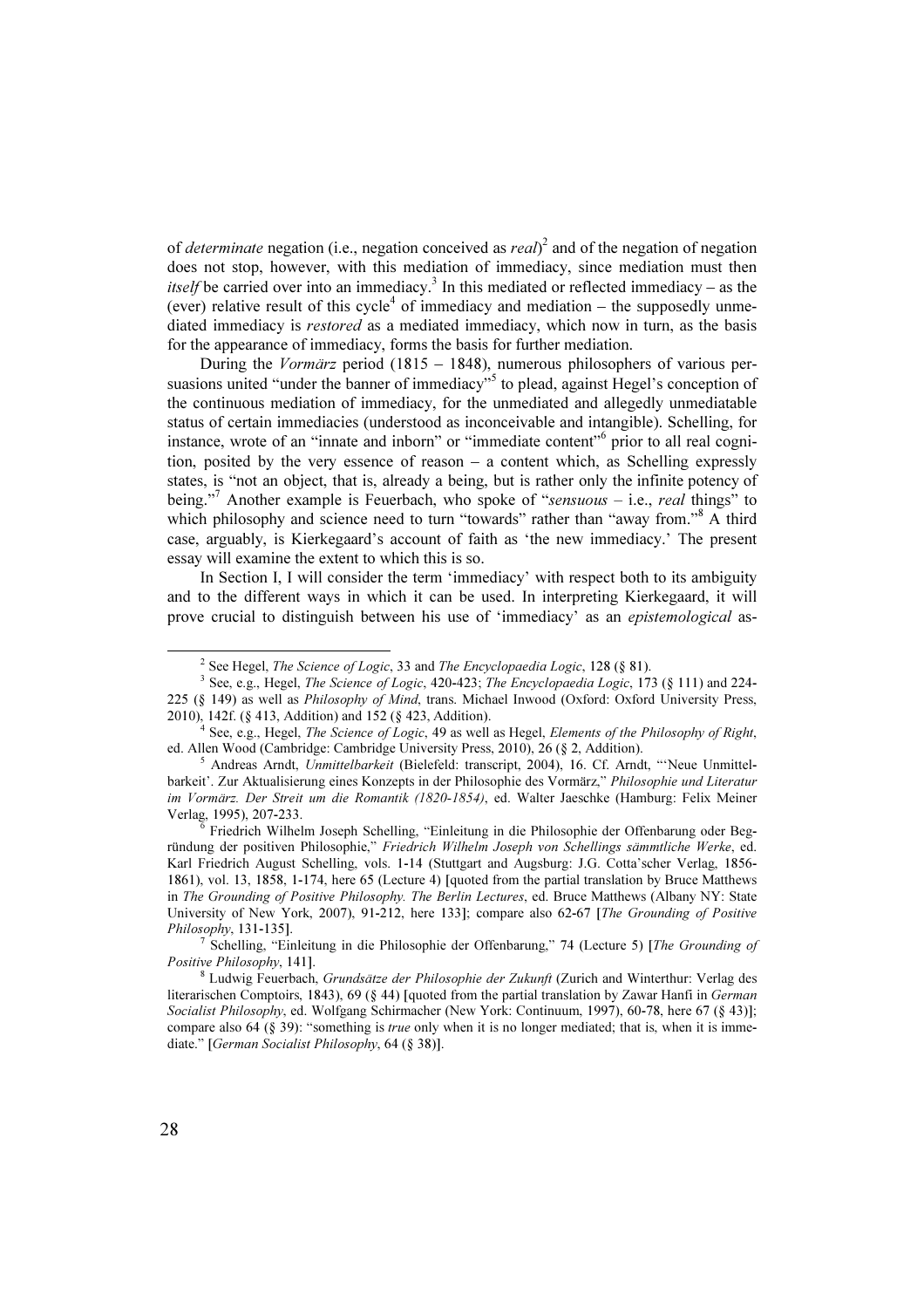sumption, following everyday usage, on the one hand, and his use of the term as an *onto*logical assumption, following the technical usage that came into vogue at the start of the nineteenth century. In Sections II and III, I will argue that it is precisely the different possible ways of employing the term 'immediacy' that can provide a hermeneutic key for an understanding of Kierkegaard's account of faith.

I. In everyday language, 'immediate'<sup>9</sup> (Greek ἀμεσος; Latin *immediatus*; German unmittelbar; Danish umiddelbar) denotes a direct relationship, one that emerges without further ado and without the mediation of a third party. Immediacy in this sense refers to a spatiotemporal presence that is unaltered and unadulterated by anything else. On the other hand, 'immediate' can also mean 'inaccessible,' as when something is inaccessible to us *precisely because* we have no medium through which to access it. Something that is immediate in this sense remains self-sufficient and self-identical, like an opaque surface that we can touch but cannot penetrate.

Both of these senses of 'immediacy,' along with the assumptions about relations that they bear, have left their marks on the usage of the term in epistemology. On the one hand, we can speak of an immediate *relationship* to an object of knowledge – as when it makes sense to us by itself, i.e., is evident to us. On the other hand, the *object of knowledge* can itself stand for something immediate, can be immediacy in and for itself<sup>10</sup> – namely, when it represents something that is understandable only to itself, something that is neither susceptible to proof nor in need of it, something for which no further reasons can be given, as is the case with an axiomatic principle.

The latter understanding of immediacy, rooted in the thought of Aristotle.<sup>11</sup> became vitally important in the second half of the eighteenth century, when the term 'immediacy' was employed in the search for a systematic foundation for philosophical knowledge. Here 'immediate,' understood as an explicitly *philosophical* concept, gained the meaning of an absolute principle irretrievable by reflection, and immediately anterior, qua principle, to philosophy. This usage presupposes a dichotomy between immediacy and reflection, which emerged most prominently in Jacobi's critique of Kant's transcendental philosophy. According to Jacobi, truth is grounded in two realms inaccessible to science, namely, "faith" and "revelation" (here understood *not* in a dogmatic-Christian sense).<sup>12</sup>

When regarded as a self-identical relation, as immediacy in and for itself, the im-

<sup>&</sup>lt;sup>9</sup> See Arndt, Unmittelbarkeit, 6-18.

<sup>&</sup>lt;sup>10</sup> See Arndt, Unmittelbarkeit, 8.<br><sup>11</sup> See, e.g., Aristotle, *Analytica posteriora*, Book II, Chapter 2, 71b 21-23; 72a 7-8.14-17; Chapter 3, 72b 18-25 as well as Book II, Chapter 9, 93b 21-23.<br><sup>12</sup> See Friedrich Heinrich Jacobi, "Concerning the Doctrine of Spinoza in Letters to Herr Moses

Mendelssohn" (1785), The Main Philosophical Writings and the Novel Allwill, trans. George di Giovanni (Montreal and Kingston: McGill-Queen's University Press, 1994), 173-251, especially 230f.; "David Hume on Faith" (1787), ibid., 253-338, especially 264-267, 273 and 275; "Preface and also Introduction to the Author's Collected Philosophical Works" (1815), ibid., 537-590, especially 538 and 541; see also Arndt, Dialektik und Reflexion, 97-101.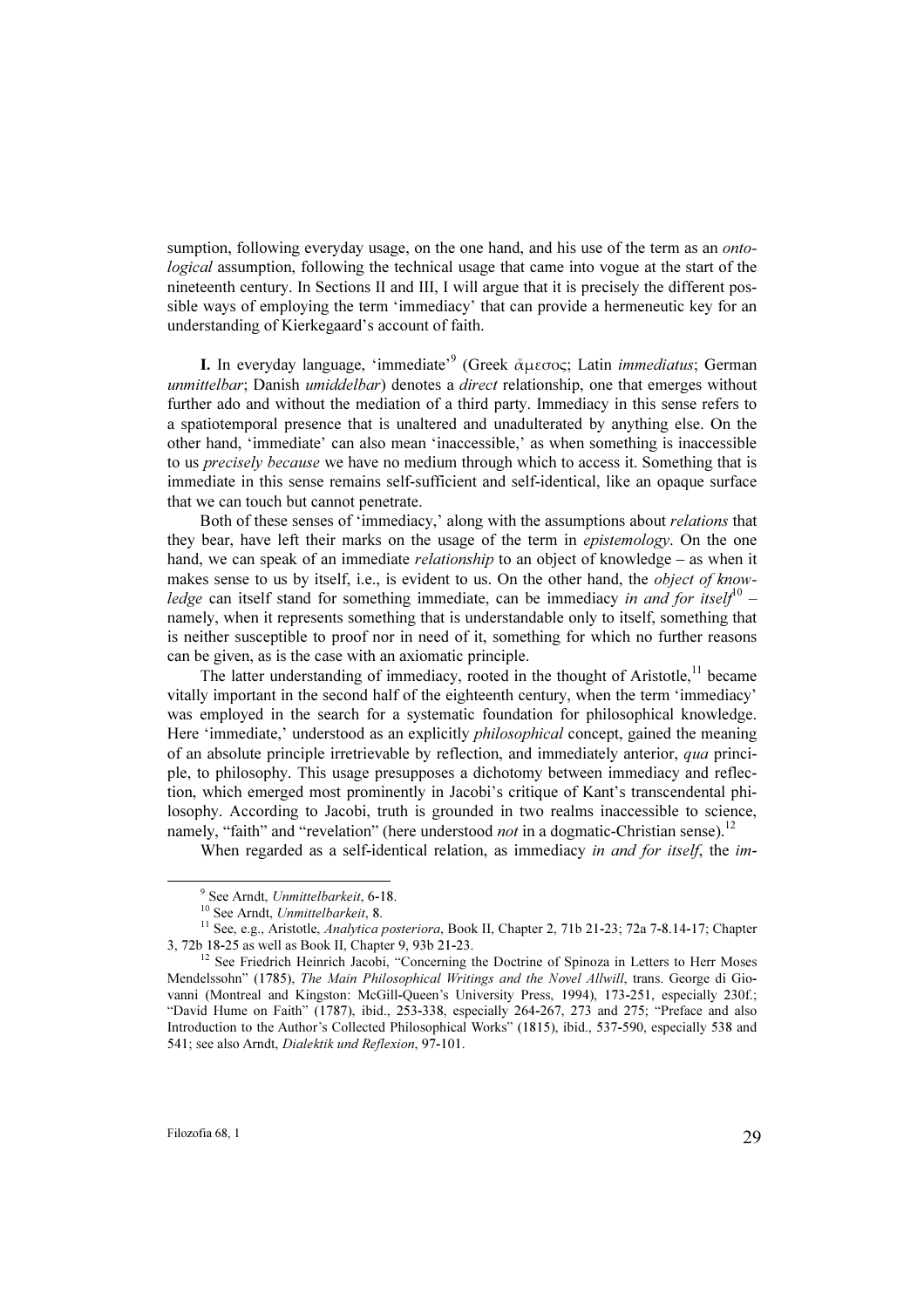mediate simultaneously presents us with something *un*-mediated and *un*-mediatable. The immediate cannot be dissolved in mediation  $-$  that is, it cannot be conceptualized by us  $$ without thereby losing its status as immediate. Yet this in no way implies that the immediate must elude every form of communication or relation. For all its impenetrability, even the opaque surface mentioned above can still be touched, that is, described in outline, giving us a *de facto relationship* to the immediate.<sup>13</sup>

In the context of Kierkegaard's use of 'immediate,' it is also worth noting that, from the start of the  $19<sup>th</sup>$  century onward, the term was also employed – alongside its epistemological usage – as a "reified category" in ontology "that asserts something about the internal constitution of beings or of Being itself."<sup>14</sup> Usage of this kind is evident, for example, when Hegel writes: "Immediacy means being in general; being, or this abstract relation to self, is immediate to the extent that we remove relationship."<sup>15</sup> Thus in interpreting Kierkegaard's understanding of 'immediacy,' and the extent to which he understood faith as 'immediacy,' we will need to reflect not only on the term's own ambiguity, but also on the different possible ways of employing the term.

When we consider the various passages in which Kierkegaard employs the term 'immediacy' when discussing Christianity and Christian faith, $16$  we may observe the following pattern. 'Immediacy' is used in its *epistemological* sense primarily when Kierkegaard characterizes faith as "the new immediacy"<sup>17</sup> or "an immediacy that follows reflection."<sup>18</sup> Kierkegaard aimed to differentiate this understanding of faith as clearly as possible from an understanding of faith as "the immediate," or, as he writes elsewhere, as "the (first) immediacy."<sup>19</sup> By contrast, 'immediacy' is used in an *ontological* sense – or, more

<sup>&</sup>lt;sup>13</sup> A useful visualization of this ambiguity can be found in "The Immediate Erotic Stages or the Musical-Erotic" in the first part of Kierkegaard's Either/Or (1843), where 'A' describes the relation of music (immediacy) to language (reflection) as the relation between two adjoining realms that abut with-

out penetrating one another. See SKS 2, 64 / EO1, 56f. and SKS 2, 71-73 / EO1, 64-67.<br><sup>14</sup> Arndt, Unmittelbarkeit, 8.<br><sup>15</sup> Hegel, Lectures on the Philosophy of Religion. One-Volume Edition. The Lectures of 1827, ed. Peter Crafts Hodgson (Oxford: Oxford University Press, 2006), 158. See also Hegel, The Science of Logic, 47.

<sup>&</sup>lt;sup>16</sup> See Gerhard Schreiber, "Glaube und ,Unmittelbarkeit' bei Kierkegaard," Kierkegaard Studies Yearbook 2010, ed. Niels Jørgen Cappelørn, Hermann Deuser and K. Brian Söderquist (Berlin and New York: Walter de Gruvter. 2010). 391-426. here 402-405.

<sup>&</sup>lt;sup>17</sup> See, e.g., *SKS* 7, 318 / *CUP1*, 347 (note); *Pap.* X 6 B 78 / *JP* 1, 9; see also *SKS* 18, 204, JJ:201 / KJN 2, 188; SKS 18, 205, JJ:203 / KJN 2, 189; SKS 18, 217, JJ:237 / KJN 2, 199; SKS 19, 185, Not5:23 / KJN 3, 181.

<sup>&</sup>lt;sup>18</sup> See, e.g., *SKS* 20, 363, NB4:159 / *KJN* 4, 363 (*JP* 2, 1123: "immediacy after reflection") and *SKS* 20, 364, NB4:159 / KJN 4, 364 (JP 5, 6135: "spontaneity after reflection"); SKS 18, 211, JJ:221 / KJN 2, 194; see also *SKS* 4, 172 / FT, 82 ("Faith is...a later immediacy"); *SKS* 6, 157 / *SLW*, 169 ("the higher immediacy of the religious") and *SKS* 6, 370 / *SLW*, 399.

<sup>&</sup>lt;sup>19</sup> See, e.g., SKS 4, 161 / FT, 69; SKS 4, 172 / FT, 82; SKS 4, 188 / FT, 99; SKS 4, 318 / CA, 10; SKS 6, 271 / SLW, 292; SKS 7, 238 / CUP1, 262; SKS 7, 265 / CUP1, 291; SKS 7, 317f. / CUP1, 347; SKS 7, 453 / CUP1, 500; SKS 12, 144 / PC, 141; SKS 18, 203, JJ:196 / KJN 2, 187; SKS 19, 185, Not5:23 / KJN 3, 181; SKS 27, 112, Papir 92 / JP 2, 1096; SKS 27, 282, Papir 289 / JP 2, 1101; SKS 20,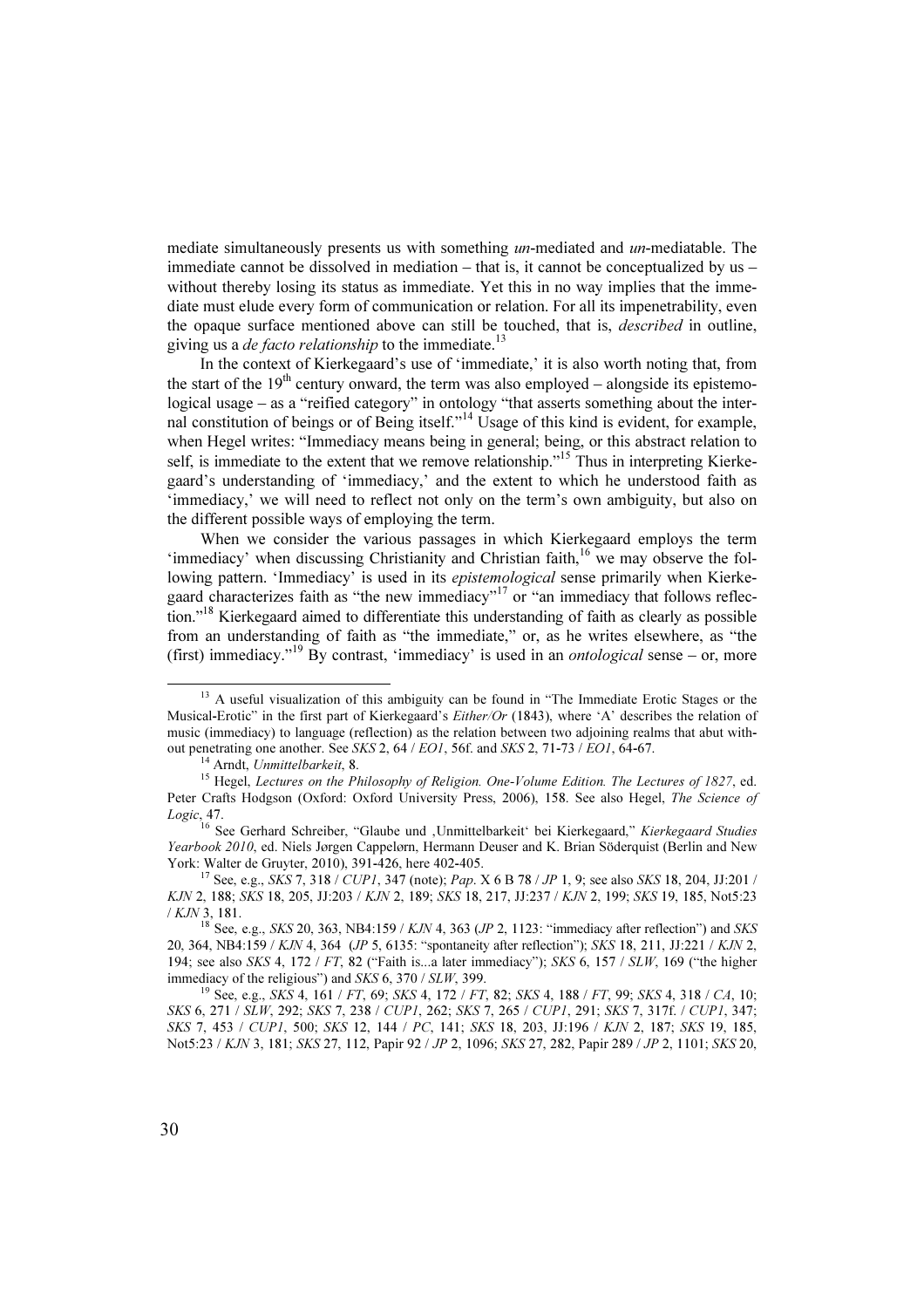precisely, an ontological-existential sense – when Kierkegaard speaks of "losing" or "dying to" immediacy, or conversely of a "recovering" or "returning" to, or of, immediacy.<sup>20</sup> In these contexts, 'immediacy' is used less in an epistemological sense than in an existential sense, a sense concerned with existence itself, inasmuch as the term is used to say something about the *mode* of existing. This will be demonstrated in the section that follows.

II. For Kierkegaard, Christian faith is an immediacy that necessarily presupposes reflection: "Once reflection is totally exhausted, **faith** begins."<sup>21</sup> Epistemologically considered, reflection precedes faith, but faith does not emerge from reflection – not through mediation, at least, and not without a leap. In a polemic against the use of the "probability proof" to establish the truth of Christianity, which he characterized as an illusory attempt to use the method of approximation to "quantify oneself into"<sup>22</sup> the *quality* of faith, Johannes Climacus argues in Philosophical Fragments (1844) that from the "probability proof" there "is no direct transition<sup>23</sup> to faith, since...faith is by no means partial to probability  $-$  to say that about faith would be slander. If that fact [i.e., that God became man] came into the world as the absolute paradox, all that comes later would be of no help, because this remains for all eternity the consequences of a paradox and thus just as definitively improbable as the paradox."<sup>24</sup>

According to Kierkegaard, this object of faith, the "absolute paradox" of God's becoming man, is "humanly speaking,...the most absurd of all absurdities."<sup>25</sup> When faced with it, the understanding inevitably fails. As Kierkegaard had made clear during his dis-

 $^{25}$  SKS 21, 35, NB6:45 / KJN 5, 33 (translation slightly modified).

<sup>59,</sup> NB:70 / KJN 4, 58. On the nature and targets of Kierkegaard's critique, see Schreiber, "The Real Targets of Kierkegaard's Critique of Characterizing Faith as 'the Immediate'," 138f. and 147-167.<br><sup>20</sup> See, e.g., *SKS* 20, 358, NB4:154 / *KJN* 4, 358; *SKS* 21, 229, NB9:50 / *KJN* 5, 238; *SKS* 22, 40,

NB11:62 / JP 1, 972; SKS 22, 198, NB12:102 / JP 4, 4637; SKS 6, 444f. / SLW, 483f.; SKS 7, 318 / CUP1, 347 (note); SKS 7, 418-421 / CUP1, 460-463; SKS 7, 438f. / CUP1, 483f.; SKS 27, 487f., Papir 409:1 / JP 1, 67.<br><sup>21</sup> SKS 18, 211, JJ:221 / KJN 2, 194.<br><sup>22</sup> SKS 7, 21 / CUP1, 11; see also SKS 7, 24 / CUP1, 15; SKS 7, 35 / CUP1, 28 and SKS 7, 94 /

CUP1, 95.

<sup>&</sup>lt;sup>23</sup> With regard to the 'leap' as a 'qualitative' or 'pathos-laden transition' (to or *into* faith) – i.e., a transition that is not continuous or gradual, but discontinuous or radical—as opposed to a 'direct' or 'dialectical transition'—see SKS 19, 375, Not12:4 / KJN 3, 373; SKS 19, 386, Not13:8.a / KJN 3, 384; SKS 19, 386, Not13:8.c / KJN 3, 384; SKS 27, 275-277, Papir 283:1-2 / JP 3, 2345-2351; SKS 18, 241, JJ:318 / KJN 2, 221; Pap. VI B 13 / JP 5, 5787; SKS 7, 21-24 / CUP1, 11-14; SKS 7, 92-103 / CUP1, 93-106; SKS 27, 399, Papir 365:24 / JP 1, 649,34; SKS 27, 408, Papir 368:2.b / JP 1, 653,5; SKS 20, 73, NB:87 / JP 3, 2820; SKS 21, 326f., NB10:138 / JP 1, 762. See also my two articles on "Leap" and "Transition" (forthcoming 2013) in Kierkegaard's Concepts (Kierkegaard Research: Sources, Reception and Resources, vol. 15), ed. Steven Emmanuel, William McDonald and Jon Stewart, Tome IV and Tome VI (Farnham and Burlington: Ashgate).<br><sup>24</sup> SKS 4, 291f. */ PF*, 94f.; see also SKS 18, 158f., JJ:58 / KJN 2, 147; SKS 18, 162f., JJ:73 / KJN 2,

<sup>150</sup>f.; SKS 18, 176, JJ:111 / KJN 2, 163; SKS 19, 390f., Not13:23 / KJN 3, 388; SKS 19, 418, Not13:53 / KJN 3, 416; SKS 7, 54 / CUP1, 48; SKS 27, 275, Papir 283:1 / JP 3, 2345.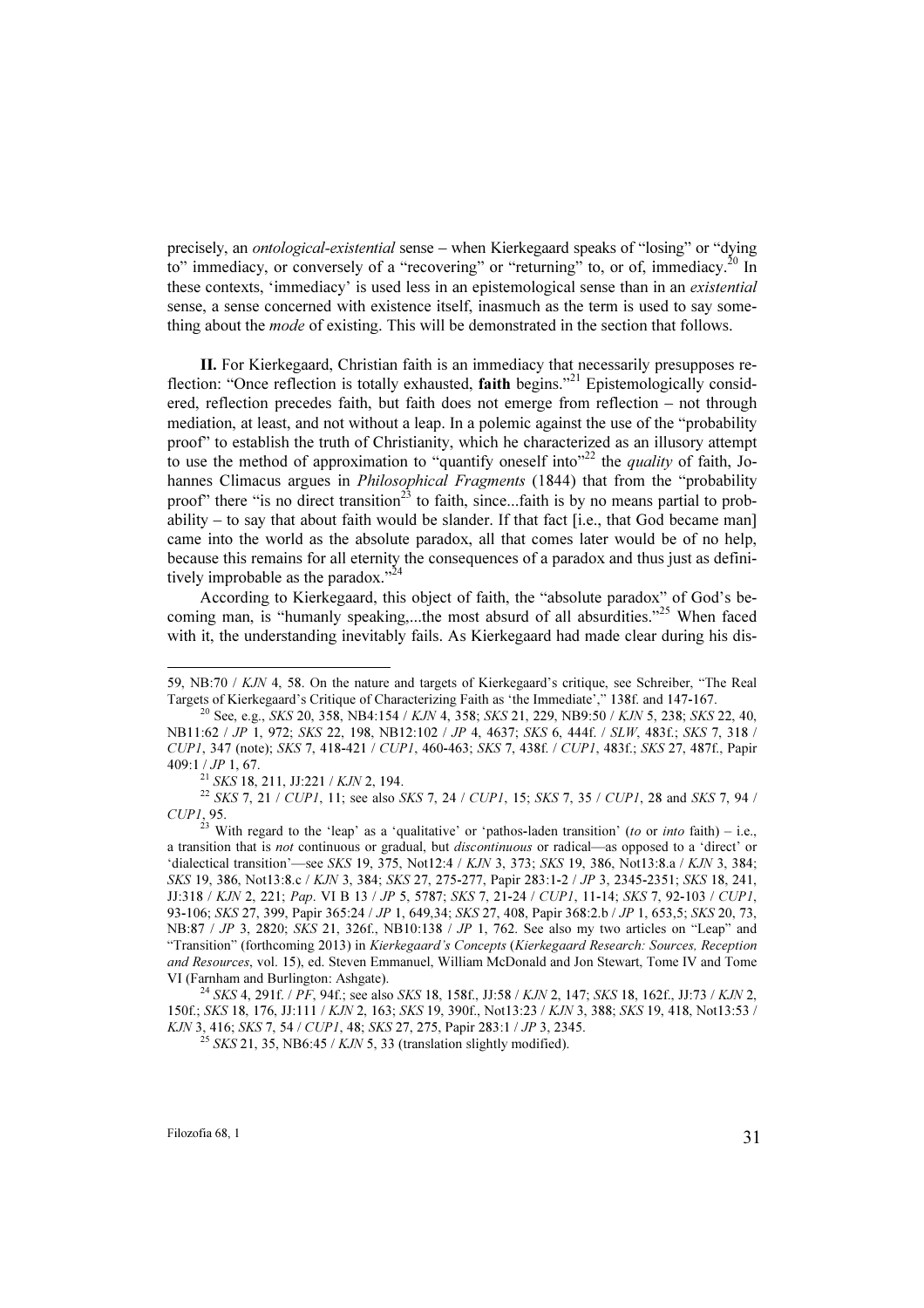pute with the Icelandic theologian Magnús Eiríksson, whose 1850 book Is Faith a Paradox and "By Virtue of the Absurd"?<sup>26</sup> had harshly criticized the Kierkegaardian account of faith in Fear and Trembling (1843) and the Climacus writings (1844/46), the absurd functions as a boundary-concept for reason, a concept that demarcates negatively, as "a sphere by itself,"<sup>27</sup> the domain of faith from the realm of human intellection. It thereby wards off confusion of the two spheres: "The absurd is the negative criterion of that which is higher than human understanding and knowledge."<sup>28</sup> When it comes to *presenta*tions of faith, therefore, one should ensure "that this immediacy of which he [viz., the one presenting faith appropriately] speaks is the new immediacy, and precisely this is assured by the negative sign."<sup>2</sup>

According to Kierkegaard, Eiríksson not only failed to appreciate that the absurd, qua boundary-concept, was inextricably interlinked with faith, $30$  but also failed to take into account the particular perspective set forth by each of the two pseudonyms, which Kierkegaard used to illuminate faith from an unbeliever's standpoint<sup>31</sup> – namely, negatively: by virtue of the absurd. "To a third person the believer relates himself by virtue of the absurd; so must a third person judge, for the third person does not have the passion of faith."<sup>32</sup> The believer himself, however, has *a different view* of things, as the absurd is in no way absurd to him. Only in the "autopsy of faith" $33 -$  as Kierkegaard elsewhere calls the believer's peculiar mode of perception, which itself bears a *qualitative* difference to natural perception and marks a break with the imagination – does a transformation of the absurd take place: "When the believer has faith, the absurd is not the absurd – faith transforms it, but in every weak moment it is again more or less absurd to him. The passion of faith is the only thing that masters the absurd  $-$  if not, then faith is not faith in the strictest sense, but a kind of knowledge."<sup>34</sup>

Between faith's immediacy and the realm of intellectual activity lies a *fault line*. "Regarded historically and existentially, this fault line is called 'absurd.'"<sup>35</sup> There can

<sup>&</sup>lt;sup>26</sup> Magnús Eiríksson [Theophilus Nicolaus], Er Troen et Paradox og "i Kraft af det Absurde"? (Copenhagen: Chr. Steen & Søn, 1850). On this dispute between Kierkegaard and Eiríksson, see Gerhard Schreiber, "Magnús Eiríksson: An Opponent of Martensen and an Unwelcome Ally of Kierkegaard," Kierkegaard and His Danish Contemporaries, Tome II, Theology (Kierkegaard Research: Sources, Reception and Resources, vol. 7), ed. Jon Stewart (Farnham and Burlington: Ashgate, 2009), 49-94. especially 75-86.

<sup>&</sup>lt;sup>27</sup> Pap. X 6 B 79, p. 85 / JP 1, 10.<br>
<sup>28</sup> Pap. X 6 B 80, p. 87 / JP, 1, 11; see also *SKS* 23, 24, NB15:25 / JP 1, 7.<br>
<sup>29</sup> Pap. X 6 B 78, p. 84 / JP 1, 9.<br>
<sup>30</sup> See, e.g., Pap. X 6 B 79, p. 86 / JP 1, 10.<br>
<sup>31</sup> See, e.

<sup>&</sup>lt;sup>32</sup> Pap. X 6 B 79, p. 85 / JP 1, 10; see also SKS 23, 176f., NB17:19 / JP 1, 8.<br><sup>33</sup> See, e.g., SKS 4, 270f. / PF, 70; SKS 4, 299 / PF, 102; Pap. V B 6,8 / PF, Supplement, 198;<br>Pap. V B 6,17 / PF, Supplement, 215; SKS 27

<sup>&</sup>lt;sup>34</sup> *Pap.* X 6 B 79, p. 85 / *JP* 1, 10.<br><sup>35</sup> Hermann Deuser, "'In kraft des Absurden'. Die Verborgenheit des Glaubens bei Søren Kierke-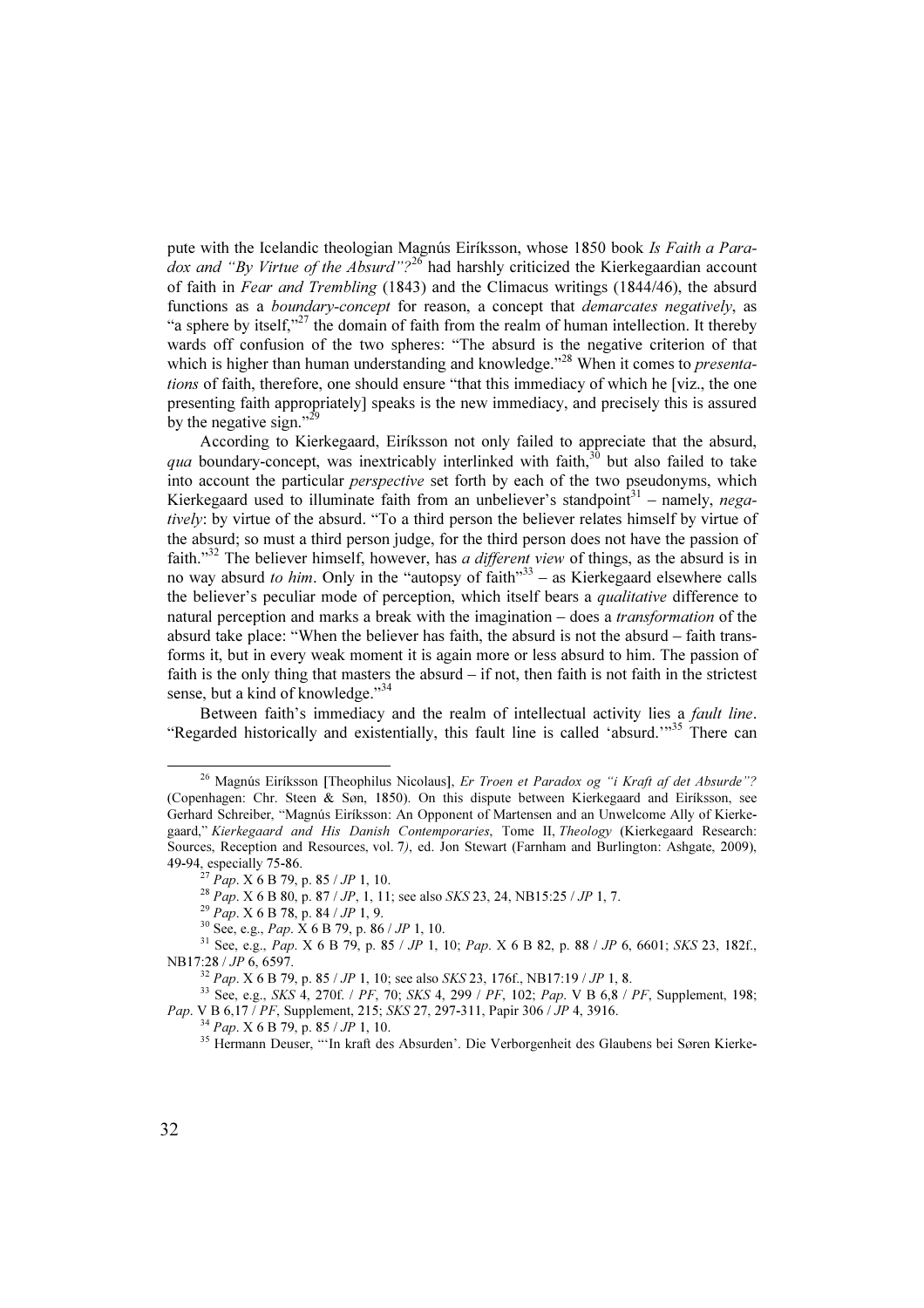thus be no seamless 'dialectical transition' to the sphere of faith, for as Climacus emphasizes in the Concluding Unscientific Postscript (1846), the sphere of faith can only be reached in "the qualitative transition of the leap from unbeliever to believer."<sup>36</sup> Nevertheless, the efforts of the understanding should not simply be ignored: "The task is not to comprehend Christianity, but to comprehend that one cannot comprehend it. This is faith's holy cause, and therefore reflection is sanctified by being used in this manner."<sup>37</sup>



If Kierkegaard characterizes faith as 'the new immediacy' or 'an immediacy that follows reflection,' then an immediacy is ascribed to faith "that can only be attained by wrenching oneself free of mediation<sup>338</sup> – by the *leap* into faith. Through its essential relationship to the absolute paradox of God's incarnation in Jesus Christ, faith is referred to a particular historical fact as its ground; and this radically dissociates faith not only from any historical categorization, but also from "the very notion of mediation."<sup>39</sup> The absurd marks the *fault line* between the immediacy of faith and the realm of intellectual activity, a realm from which no 'dialectical transition' to faith is possible, but only a leap in the sense of a 'qualitative' or 'pathetic transition.'

The 'new immediacy' peculiar to faith can be understood as immediacy in and for itself: immediacy that does not vanish in mediation, and which we can-

not penetrate conceptually without it *eo ipso* losing the status of *this* immediacy, the *dif*ferentia specifica by which true Christian faith is distinguished from all other forms of

gaard" (1987), in Deuser, Was ist Wahrheit anderes als ein Leben für eine Idee?, ed. Niels Jørgen Cappelørn and Markus Kleinert (Berlin and New York: Walter de Gruyter, 2011), 61-72, here 63; compare 65f.<br><sup>36</sup> SKS 7, 21 / CUP1, 12; see note 23.<br><sup>37</sup> SKS 21, 68, NB6:93 / KJN 5, 70 (translation slightly altered); see also

<sup>1, 11.</sup> <sup>38</sup> Arndt, "Neue Unmittelbarkeit," 210.

 $39$  SKS 18, 125, HH:2 / KJN 2, 117. On the contrast between 'mediation,' as "the watchword of modern philosophy" (ibid.) and '[absolute] paradox,' see, e.g., SKS 19, 211, Not7:22 / KJN 3, 207; SKS 19, 390, Not13:23 / KJN 3, 388; SKS 19, 418, Not13:53 / KJN 3, 416; SKS 7, 103 / CUP1, 105f.; SKS 7, 345 / CUP1, 379; SKS 20, 46f., NB:47 / KJN 4, 45f. (see SKS 15, 162); SKS 22, 219, NB12:129; SKS 15, 275 / BA, 120.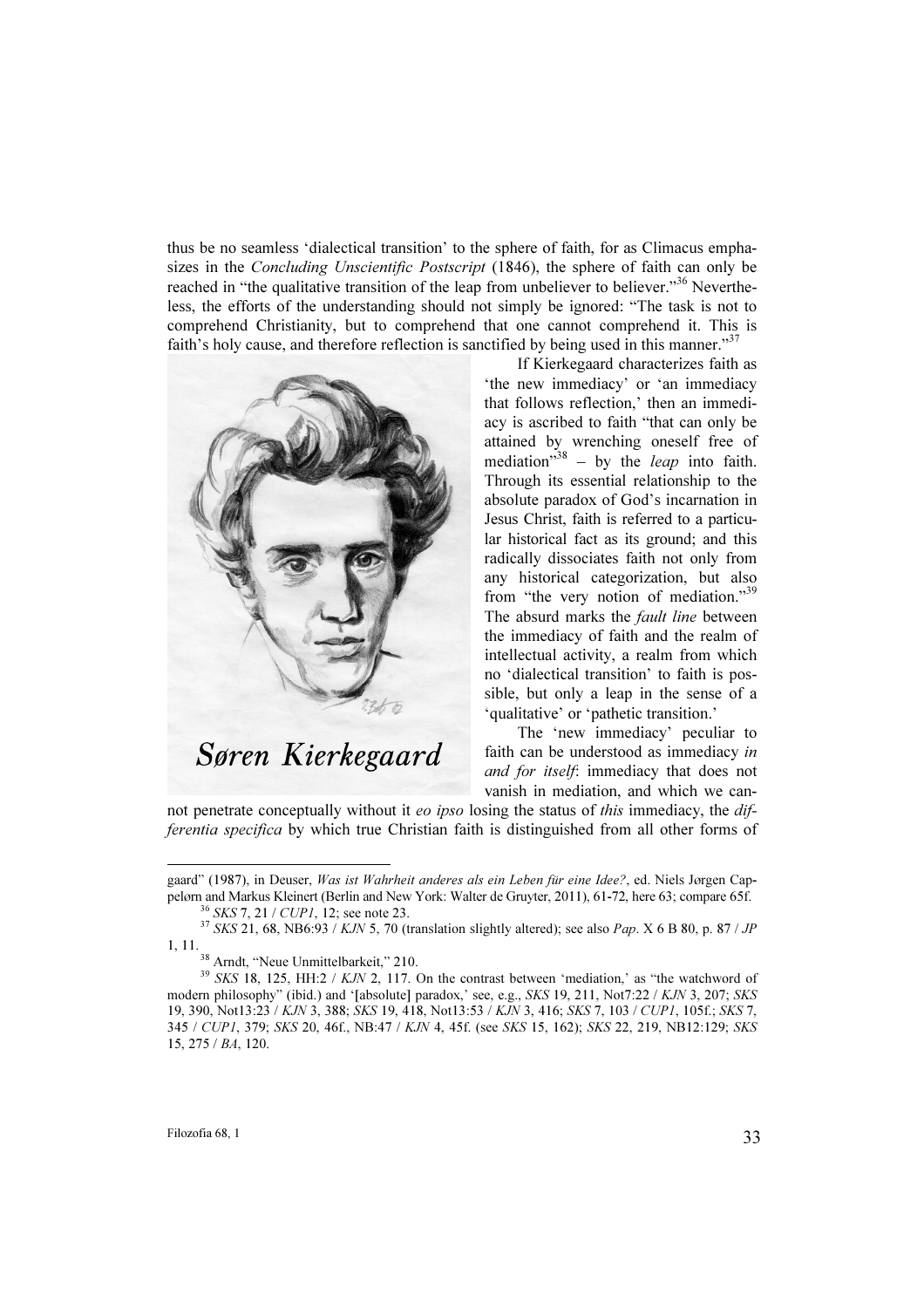immediacy. "Kierkegaard holds that every (sc. religious) faith is a form of immediacy, but not every – but only the post- or transreflexive – form of immediacy is faith. $140$  In other words, faith's immediacy as 'a sphere by itself' refers not only to the immediacy of something *unmediated* that did not itself emerge from some previous mediation, but rather to the immediacy of something *unmediatable* that itself precludes mediation. This is evident in the claim made in *Fear and Trembling* (1843) to the effect that the paradox of faith cannot be *communicated to another* (and in that sense *mediated*<sup>41</sup>) – a claim made by the pseudonym Johannes de silentio (!), when describing Abraham's situation after receiving the divine command to sacrifice Isaac: his paradoxical situation "cannot be mediated; in other words, he cannot speak."<sup>42</sup> As immediacy *in and for itself*, however, the immediacy of faith does not preclude every form of communication or relation to it. Though faith cannot be penetrated conceptually, it can nonetheless be described and presented. Yet here it is vital to attend to the specific perspective of the one presenting faith. As Kierkegaard made clear in his response to Eiríksson, any presentation of faith from the standpoint of an unbeliever is not positive or determinative, but is negative or regulative: it proceeds by virtue of the 'absurd.'

III. 'Immediacy' is used in the *ontological-existential* sense, on the other hand, primarily when Kierkegaard speaks of a 'losing' or 'dying to' immediacy, or conversely of a "recovering" or "returning" to, or of, immediacy with reference to Christianity and Christian faith.<sup>43</sup> This usage plays a prominent role in the account of the diverse modes of existing that emerges from Kierkegaard's well-known differentiation of various "stages" or "spheres"<sup>44</sup> of existence as possible ways in which a person can relate to himself qua existing human being. In this systematic account of existential possibilities, which is characterized by the three central concepts 'aesthetic,' 'ethical,' and 'religious,' immediacy is clearly associated with the aesthetic: "the esthetic in a person is that by which he spontaneously and immediately is what he is."<sup>45</sup>

This attribution of immediacy to the aesthetic realm should not be understood as exclusive, however. As "the reality of one's own worldly experience," immediacy belongs "to the constitutive characteristics of every self-relation, thus not simply an aesthetic self-

<sup>&</sup>lt;sup>40</sup> Heiko Schulz, "The Volatilization of Christian Doctrine: Søren Kierkegaard and Philipp Marheineke," in Schulz, Aneignung und Reflexion, vol. 1, Studien zur Rezeption Søren Kierkegaards (Berlin and Boston: Walter de Gruvter. 2011). 323-348. here 346 (note 58).

 $41$  The German verb vermitteln and noun Vermittlung derive from the root noun Mittel, which originally referred to a 'part found in between.' Accordingly, *vermitteln* can mean 'to mediate': to be in between two relata, to be the relation through which they are bound to one another. At the same time, however, *vermitteln* and *Vermittlung* can also be used to describe a communicative act. In the latter sense, vermitteln means 'to communicate': to make something understandable to another, to transmit a message. This ambiguity of *vermitteln* and *Vermittlung* cannot be adequately reproduced in English. <sup>42</sup> SKS 4, 153 / FT, 60; compare SKS 4, 172-207 / FT, 82-120. <sup>43</sup> See note 20.

<sup>&</sup>lt;sup>44</sup> See, e.g., *SKS* 6, 439 / *SLW*, 476 and *SKS* 7, 455 / *CUP1*, 501f. <sup>45</sup> *SKS* 3, 173 / *EO2*, 178.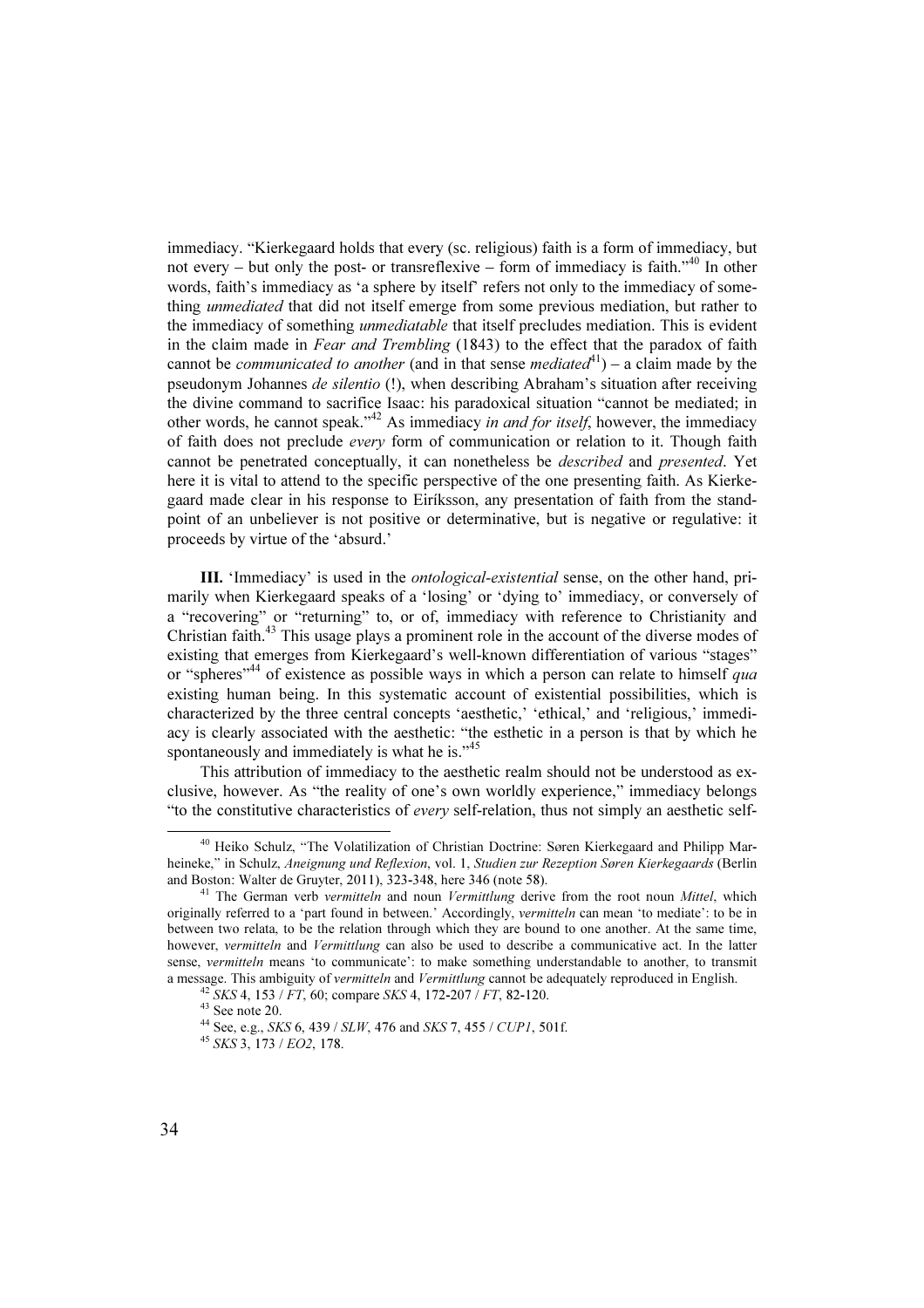relation."<sup>46</sup> As the manner in which an existing human being initially finds himself, "[t]he immediate is his foothold [Fodfæste]," which he never can "completely abandon."<sup>47</sup> Immediacy thus remains a foundational reference-point in the ethical and religious stages, which distinguish themselves from the aesthetic by their distinct *relations* to immediacy. Whereas in the  $ethical$  stage the goal is to sublate – via its *mediation* with the ethicaluniversal in an aesthetic-ethical "balance"<sup>48</sup> – what a human being *qua* immediacy always already is, the dialectic of internalization characteristic of the religious stage (Religiousness A) relates far more negatively to immediacy, as the essential expression of existential pathos is "suffering as dying to immediacy."<sup>49</sup> The ideal task assigned to the (religious) individual in his existence – namely, "simultaneously to relate oneself absolutely to the absolute τελος and relatively to the relative [τελη],<sup>50</sup> presupposes that the individual renounce all of the relative goals in which immediacy is invariably entangled. As the reversal of this relation, dying to immediacy thus means nothing other than "existentially expressing that the individual is capable of doing nothing himself but is nothing before God."<sup>51</sup> Yet every effort to realize this goal fails on account of the contradiction between the ideal task and the real conditions of existence. For even when the individual "has surmounted immediacy, with his victory he is nevertheless again in existence and thereby again hindered from absolutely expressing the absolute relation to the absolute τελος.<sup>"52</sup>

The resolution of this paradox is possible only in Christianity (Religiousness B), and thus in an essential relation to the radical break with the immanence of Religiousness A posed by the 'absolute paradox' of God becoming man. Like Religiousness A, Christianity also bears a negative relation to immediacy, inasmuch as to the path to Christianity as a process of becoming spirit there corresponds a process of withdrawing oneself out of immediacy, expressed existentially in the human being's "self-annihilation"<sup>53</sup> before God. In contrast to Religiousness A, Christianity demands a recovery of immediacy, which presupposes – or, put more precisely, accompanies – such a 'self-annihilation' of the human being before God.<sup>54</sup> This recovering of immediacy in actuality corresponds to the human being's *rebirth* in faith: "No doubt immediacy can be attained again – but the nonsense of 'The System' is the contention that it is attained again without a break. Immediacy is attained again only – ethically; immediacy itself becomes the task – you *shall* attain it...If for a moment I omit all the more specifically dogmatic aspects of the cooperation of

<sup>&</sup>lt;sup>46</sup> Andreas Krichbaum, *Kierkegaard und Schleiermacher. Eine historisch-systematische Studie zum Religionsbegriff* (Berlin and New York: Walter de Gruyter, 2008), 364; compare 360-371.

<sup>&</sup>lt;sup>47</sup> SKS 27: 358, Papir 340:14 / JP 2, 1348.<br><sup>48</sup> SKS 3, 153 / EO2, 154.<br><sup>49</sup> SKS 7, 478 / CUP1, 526.<br><sup>50</sup> SKS 7, 392 / CUP1, 431 (translation slightly altered).<br><sup>51</sup> SKS 7, 418 / CUP1, 461.<br><sup>52</sup> SKS 7, 393 / CUP1, 432.<br><sup></sup> NB12:102 / JP 4, 4637; SKS 23, 45, NB15:66 / JP 1, 188; SKS 11, 17f. / WA, 10f. 54 See SKS 20, 358, NB4:154 / KJN 4, 358.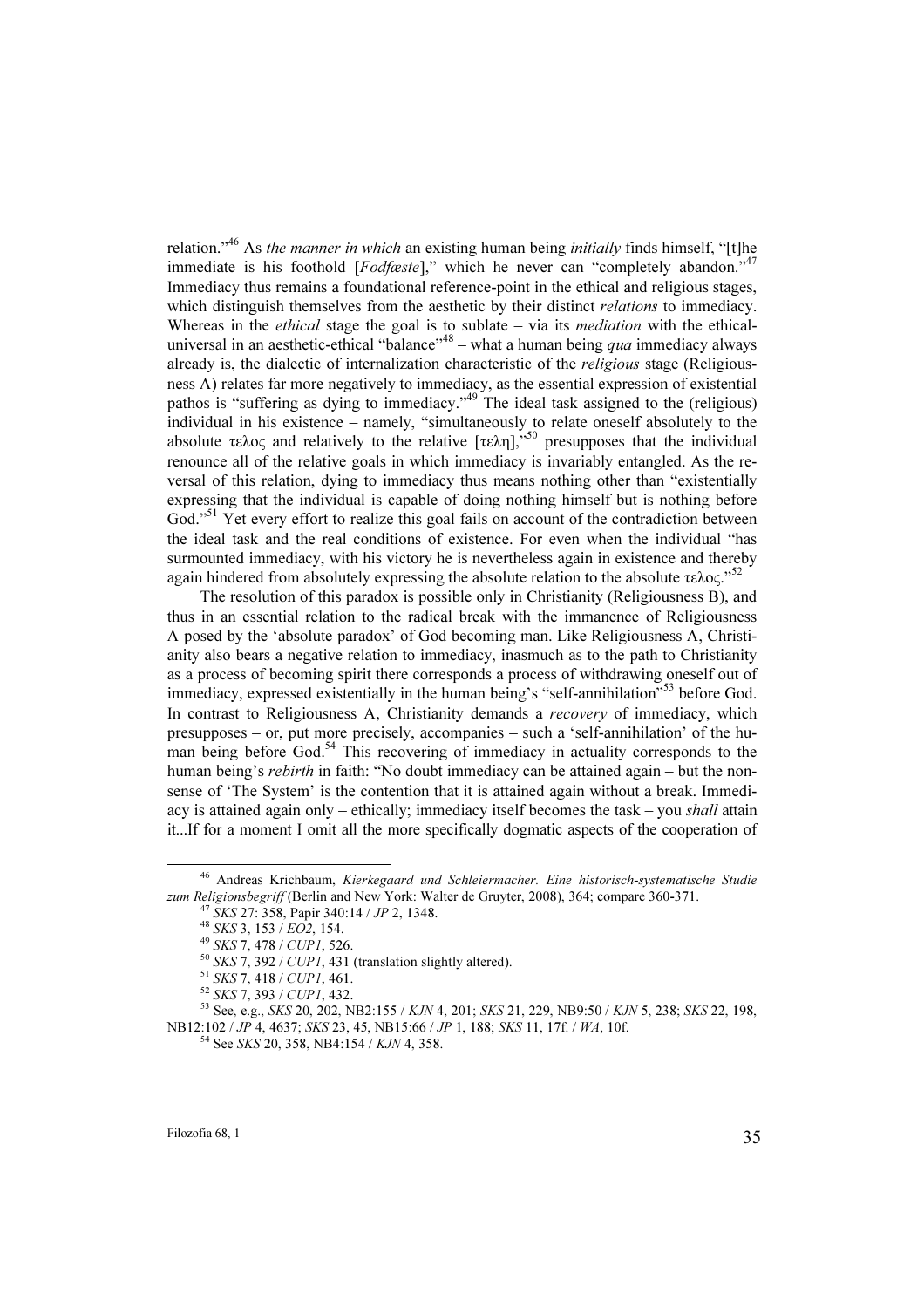the spirit, etc., I can define rebirth in this way: it is immediacy won ethically. Ethics or, better, the ethical, is the turning point and from here the movement is into the dogmatic."<sup>55</sup>

As was the case with the transition to 'the new immediacy' of faith in the epistemological sense, the recovery of immediacy in the ontological-existential sense demanded by Christianity does not proceed 'without a break.' As an ethical task, the recovery of immediacy makes only a *relative* fresh start possible, not a total one. For regarded *sub specie christianitatis*, immediacy is, like innocence, "lost from the beginning"<sup>56</sup> – through the Fall. The ethical is merely 'the turning point' toward the dogmatic: the doctrine of sin and the atonement effected by Christ.

Frater Taciturnus's remarks on the forgiveness of sins in Stages on Life's Way  $(1845)^{57}$  make clear that the recovery of immediacy in the Christian sense represents a paradox that can only be believed. Through the repentance that always precedes the forgiveness of sins, the human being discovers that sin is nothing discrete or one-off, but is "radical," which implies "that immediacy is regarded as something that is not valid."<sup>58</sup> The difficulty in the forgiveness of sins, accordingly, is "to become so *transparent* to oneself that one knows that one does not exist at any point by virtue of immediacy, yes, so that one has become another person."<sup>59</sup> The one difficulty – that immediacy must be canceled – is linked to another, namely, "that immediacy is even canceled as sin"; and this raises the most difficult questions of all, which are encapsulated in the single problem of "how an immediacy can return."<sup>60</sup> In any case, as Frater Taciturnus remarks in closing, the problem of the forgiveness of sins overwhelms both his understanding and his capabilities: "once I had understood it myself I would surely find the place and time and the space for exposition."<sup>61</sup>

"To believe the forgiveness of sins is a paradox, the absurd."<sup>62</sup> For this reason, the radical revaluation of existence made possible by Christianity's paradoxical external reference "to a given historical fact in time"<sup>63</sup> must seem entirely inconceivable to an observer with a standpoint *outside* faith. This applies also to Frater Taciturnus, whose unbeliever's perspective permeates his representation of "the unity of the comic and the tragic."<sup>64</sup> much as a similar perspective pervades the claims of the humorist Johannes Climacus, who in the *Concluding Unscientific Postscript* takes up the problem formulated by Frater

<sup>&</sup>lt;sup>55</sup> SKS 22, 40, NB11:62 / *JP* 1, 972 (translation slightly altered).<br><sup>56</sup> Ibid.<br><sup>57</sup> See SKS 6, 437-446 / SLW, 474-485.

<sup>&</sup>lt;sup>58</sup> SKS 6, 443 / SLW, 482.<br>
<sup>59</sup> SKS 6, 444 / SLW, 483 (emphasis mine); compare also SKS 11, 130 / SUD, 14 et passim.<br>
<sup>60</sup> Ibid. (translation slightly altered); see also SKS 27, 481-483, Papir 402 / JP 2, 1214.<br>
<sup>61</sup> SK NB2:115 / KJN 4, 185.<br><sup>63</sup> SKS 4, 294 / PF, 96.<br><sup>64</sup> SKS 6, 444 / SLW, 483.